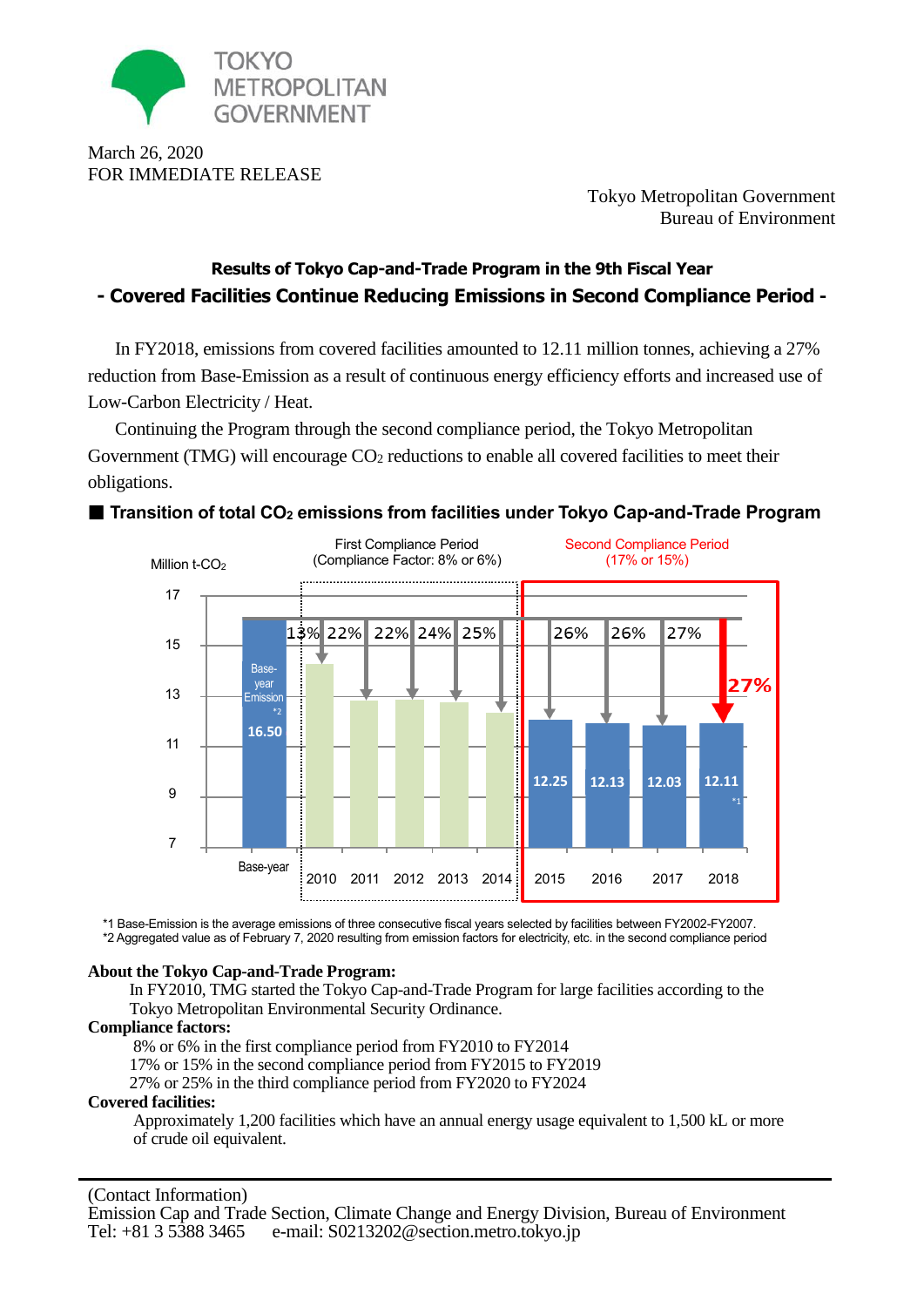# **Reference**

# **Analysis of implementation or planning of measures**

#### **Reductions resulting from measures implemented or planned by covered facilities**



- Further reductions are expected as new energy efficiency measures are implemented or planned to meet obligations for the second compliance period.
- Many reduction measures have been focused on updating to high-efficiency equipment, such as LED lights.

### **Measures for heat sources, air conditioning, and lighting <b>Quantify Quantity Reductions (tonnes)** Installation of high-efficiency heat source equipment 420 158,266 Installation of high-efficiency pumps for air conditioning and energy-saving  $362$  34,175 Installation of high-efficiency air conditioning equipment 419 41,067 Installation of high-efficiency packaged air conditioning equipment 111 11 3,858 Installation of variable-air-volume systems for air conditioning equipment 38 6,619 Installation of systems for cooling using outside air 279 25,699 Installation of external air volume control based on CO<sub>2</sub> concentration 127 17,827 Installation of total heat exchangers and the state of the state of total heat exchangers and the state of the state of the state of the state of the state of the state of the state of the state of the state of the state o Installation of high-efficiency fans 281 20,021 "Cool Biz" and appropriate room temperatures during summer 122 14,978 Implementation of warming-up control 32 674 More careful timing of starting up air-conditioning before using rooms 141 14,405 Installation of building energy management systems 46 8,623 Visualization of energy consumption included in above 8 8 8 623 Demand control systems 2,337 Installation of high-efficiency lighting and energy saving control 2,055 145,249 LED lights included in above  $1,761$  125,098 Hf lights included in above  $104 \t 10,450$ Sensors included in above 102 3,093 Relaxing illumination conditions 305 21.549 Total or partial lights-out during lunch break and outside business hours 21 698 Installation of energy saving control for elevators 134 3,025 **Total (above measures and others) 11,862 1,397,536**

#### **Reduction measures indicated in GHG Emission Reduction Plans**

# **Selection of Low-Carbon Electricity or Heat as a means to meet obligations**

- In the second compliance period, a new mechanism has been introduced to accept equivalence to CO<sup>2</sup> reductions when covered facilities procure electricity or heating from TMG-certified suppliers with lower emission factors.
- In FY2018, this mechanism was used by 104 facilities for Low-Carbon Electricity and 131 facilities for Low-Carbon Heat.

 Low-Carbon Electricity; a) 0.4t-CO2 /1,000kWh or less, and introduction rate of renewable energy of 20% or more b) 0.4t-CO2 /1,000kWh or less, and introduction rate of low-carbon thermal power of 40% or more Low-Carbon Heat; CO2 emission factor of 0.058 t-CO2 / GJ or less

Facilities selecting low-carbon electricity or heat in FY2018

| Categories             | No. of facilities | Total reductions                   | Average ratio of reductions to emissions |
|------------------------|-------------------|------------------------------------|------------------------------------------|
| Low-Carbon Electricity | l 04              | Approx. $24,000$ t-CO <sub>2</sub> | Approx. $3.0\%$                          |
| Low-Carbon Heat        |                   | Approx. 7,600 t- $CO2$             | Approx. $0.6\%$                          |